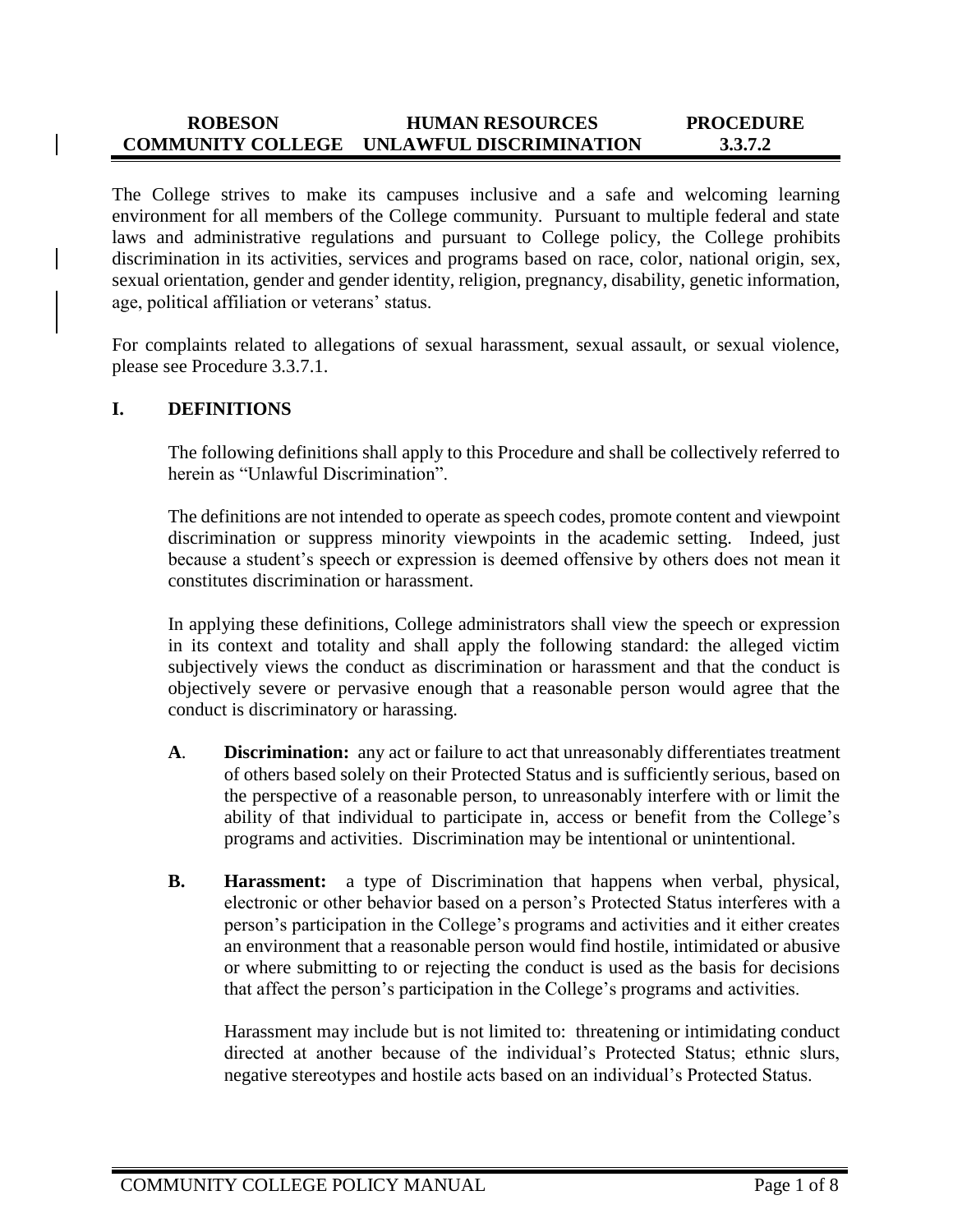- **C. Protected Status:** race, color, national origin, sex, sexual orientation, gender and gender identity, religion, pregnancy, disability, genetic information, age, political affiliation or veterans' status.
- **D. Standard of Evidence**  the College uses the preponderance of the evidence as the standard for proof of whether a violation occurred. In the student due process hearing and employee grievance process, legal terms like "guilt, "innocence" and "burden of proof" are not applicable. Student and employee due process hearings are conducted to take into account the totality of all evidence available from all relevant sources. The College will find the alleged Perpetrator either "responsible" or "not responsible" for violating these Procedures.

# **II. STATEMENTS OF PROHIBITION**

#### **A. Prohibition of Retaliation.**

The College strictly prohibits punishing students or employees for asserting their rights to be free from Unlawful Discrimination. Retaliation against any person participating in connection with a complaint of Unlawful Discrimination is strictly prohibited. Reports of retaliation will be addressed through this procedure and/or other applicable College procedures. Retaliation includes, but is not limited to, any form of intimidation, punitive actions from authority figures or peers, reprisal (acts of vengeance) or harassment. Retaliation is a serious violation and should be reported immediately. The College will take appropriate disciplinary action against any employee or student found to have retaliated against another.

#### **B. Prohibition of Providing False Information.**

Any individual who knowingly files a false report or complaint, who knowingly provides false information to College officials, or who intentionally misleads College officials involved in the investigation or resolution of a complaint may be subject to disciplinary action including, but not limited to expulsion or employment termination. The College recognizes that an allegation made in good faith will not be considered false when the evidence does not confirm the allegation(s) of Unlawful Discrimination.

## **III. REQUESTING ACCOMMODATIONS**

## **A. Students.**

Students with disabilities wishing to make a request for reasonable accommodations, auxiliary communication aids or services, or materials in alternative accessible formats should contact the College's Office of Student Services located at Building 14. Information provided by students is voluntary and strict confidentiality is maintained. All requests for accommodations will be considered following the appropriate federal and state laws.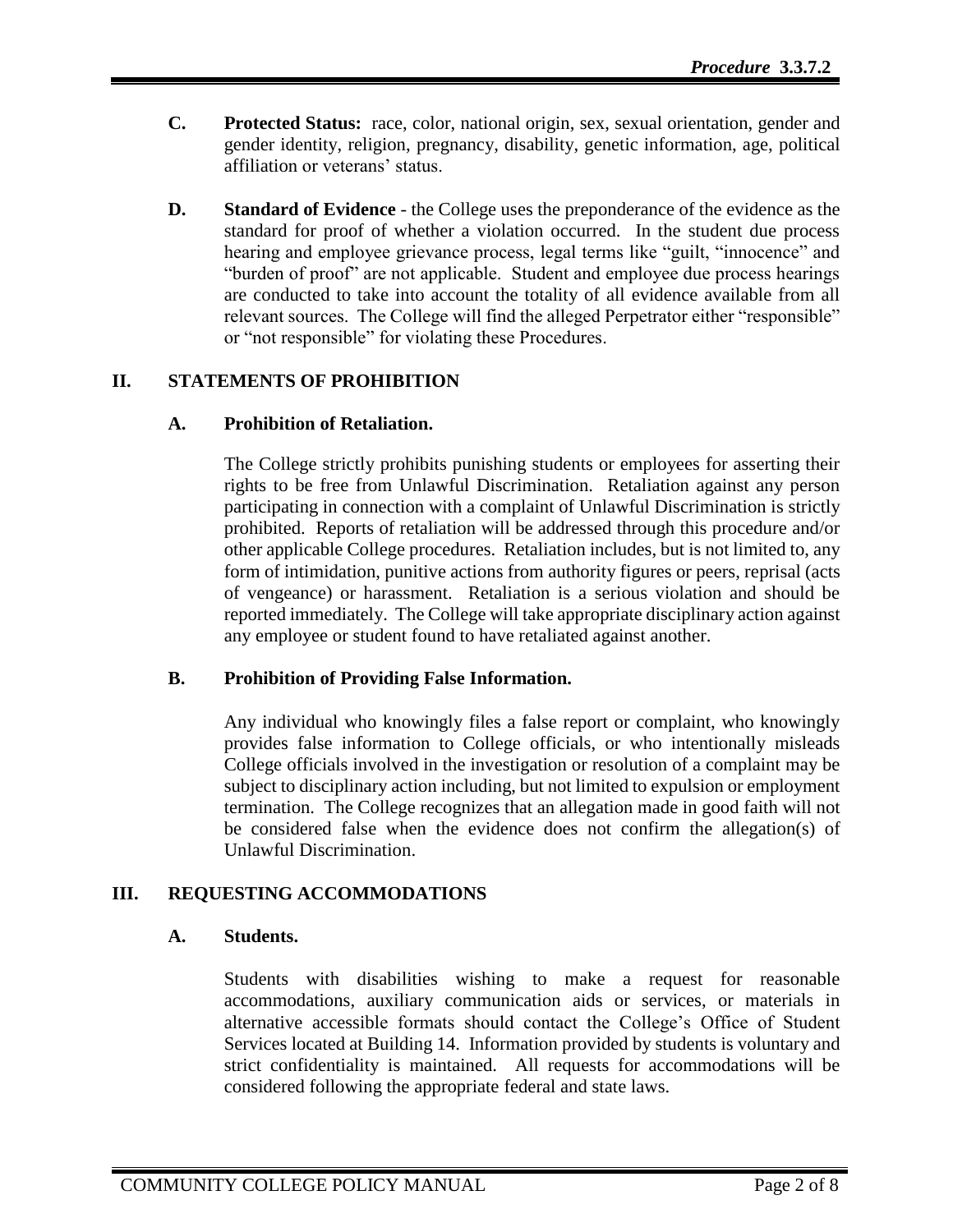The College will also provide reasonable accommodation of a student's religious beliefs/practices provided such expression/practice does not create a hostile environment for other students and employees and/or the accommodation does not cause an undue hardship for the College.

## **B. Employees.**

Employees with disabilities wishing to make a request for reasonable accommodations, auxiliary communication aids or services, or materials in alternative accessible formats should contact the College's Office of Human Resources located at Building 2. Information provided by employees is voluntary and strict confidentiality is maintained.

The College will also provide reasonable accommodation of an employee's religious beliefs/practices provided such expression/practice does not create a hostile environment for other employees and students and/or the accommodation does not cause an undue hardship for the College.

## **IV. REPORTING OPTIONS**

## **A. Student Complaints.**

Any student wishing to make a report relating to Unlawful Discrimination may do so by reporting the concern to the College's Office of Student Services located at Building 14.

For Unlawful Discrimination incidents between students and employees, the Vice President for Student Services will work in partnership with the Director of Human Resources to investigate and resolve the allegations.

## **B. Employee Complaints.**

Any employee wishing to make a report related to Unlawful Discrimination may do so by reported the concern to the College's Director of Human Resources located at Building 2.

## **V. INITIAL INVESTIGATION**

As these Procedures apply to both students and employees as either the Complainant or the Respondent, the administrator receiving the incident report will determine if the case should be handled by: 1) the Vice President for Student Services, or designee (student/student); 2) the Director of Human Resources, or designee (employee/employee); or 3) both (student/employee). For incidents involving students and employees, the College will utilize the process for both the student investigation and the employee investigation sections as applicable.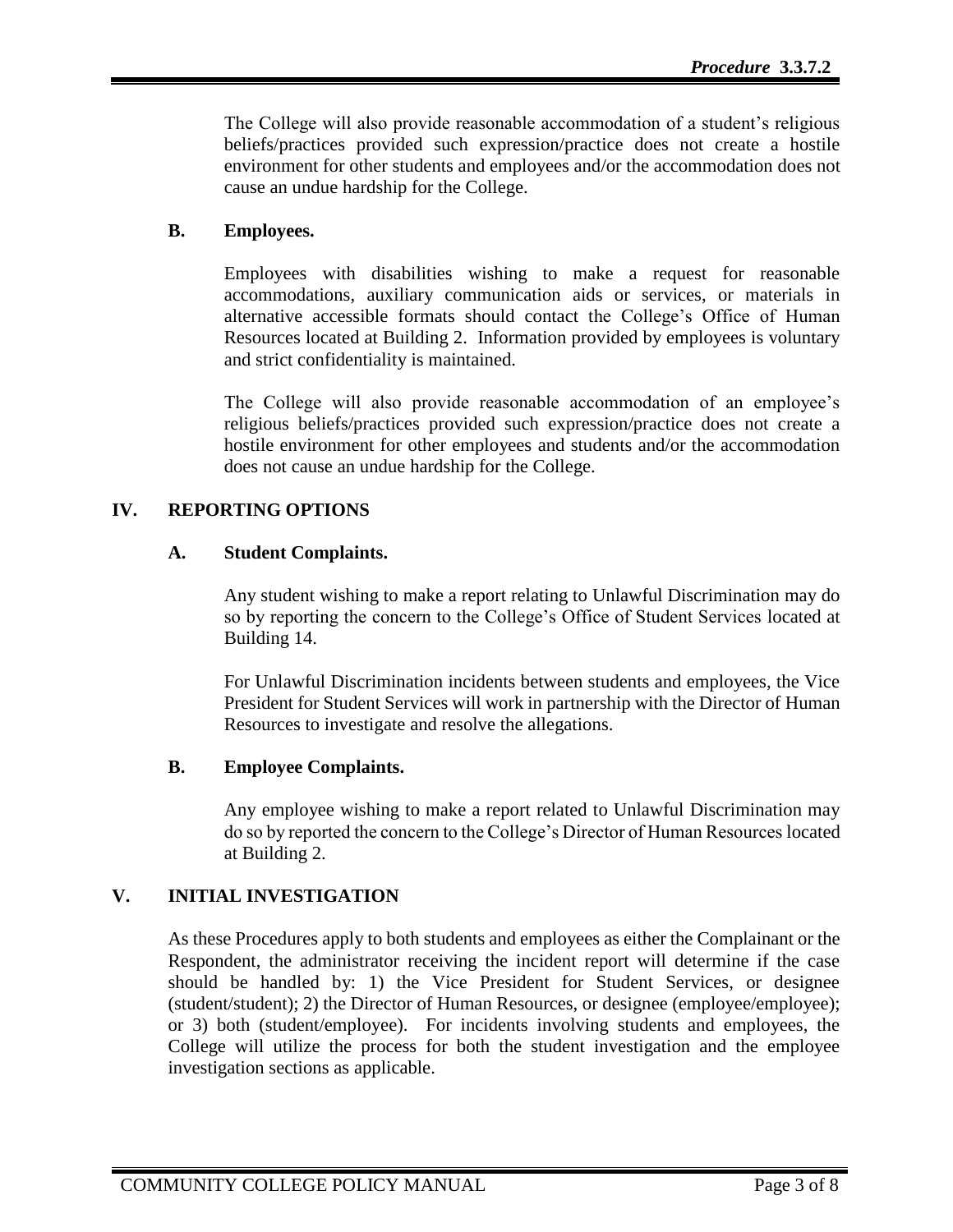# **A. Student Investigation.**

- 1. Students filing complaints ("Complainants") are urged to do so in writing as soon as possible but no later than thirty (30) days after disclosure or discovery of the facts giving rise to the complaint. Complaints submitted after the thirty (30) day period will still be investigated; however, Complainants should recognize that delays in reporting may significantly impair the ability of College officials to investigate and respond to such complaints. The Vice President shall fully investigate any complaints and will, as needed and if the complaint also involves an employee, collaborate with the College's Director of Human Resources. During the course of the investigation, the Vice President may consult with other relevant College administrators and the College Attorney.
- 2. During the investigation, and if applicable to the complaint, the Vice President shall meet with the Complainant and the alleged Perpetrator ("Respondent") separately and give each party an equal opportunity to provide evidence, including informing the Vice President of any potential witnesses. Both parties will be given access to any information provided by the other in accordance with any federal or state confidentiality laws.
- 3. During the investigation process, the Vice President may implement temporary measures in order to facilitate an efficient and thorough investigation process as well as to protect the rights of all parties involved. The temporary actions include, but are not limited to: reassignment of class schedules; temporary suspension from campus (but be allowed to complete coursework); or the directives that include no contact between the involved parties.
- 4. A confidential file regarding the complaint shall be maintained by the Vice President. To the extent possible, the College will keep all information relating to the complaint and investigations confidential; however, to maintain compliance with the Clery Act, both parties will be informed of the outcome of any institutional proceedings under these Procedures.
- 5. The Vice President shall make every effort to conclude the investigation as soon as possible but no later than thirty (30) calendar days. If the nature of the investigation requires additional time, the Vice President may have an additional ten (10) calendar days to complete the investigation. The Vice President shall notify the parties of this extension.
- 6. Complainants will be notified of available counseling services and their options of changing academic situations and other interim protective measures.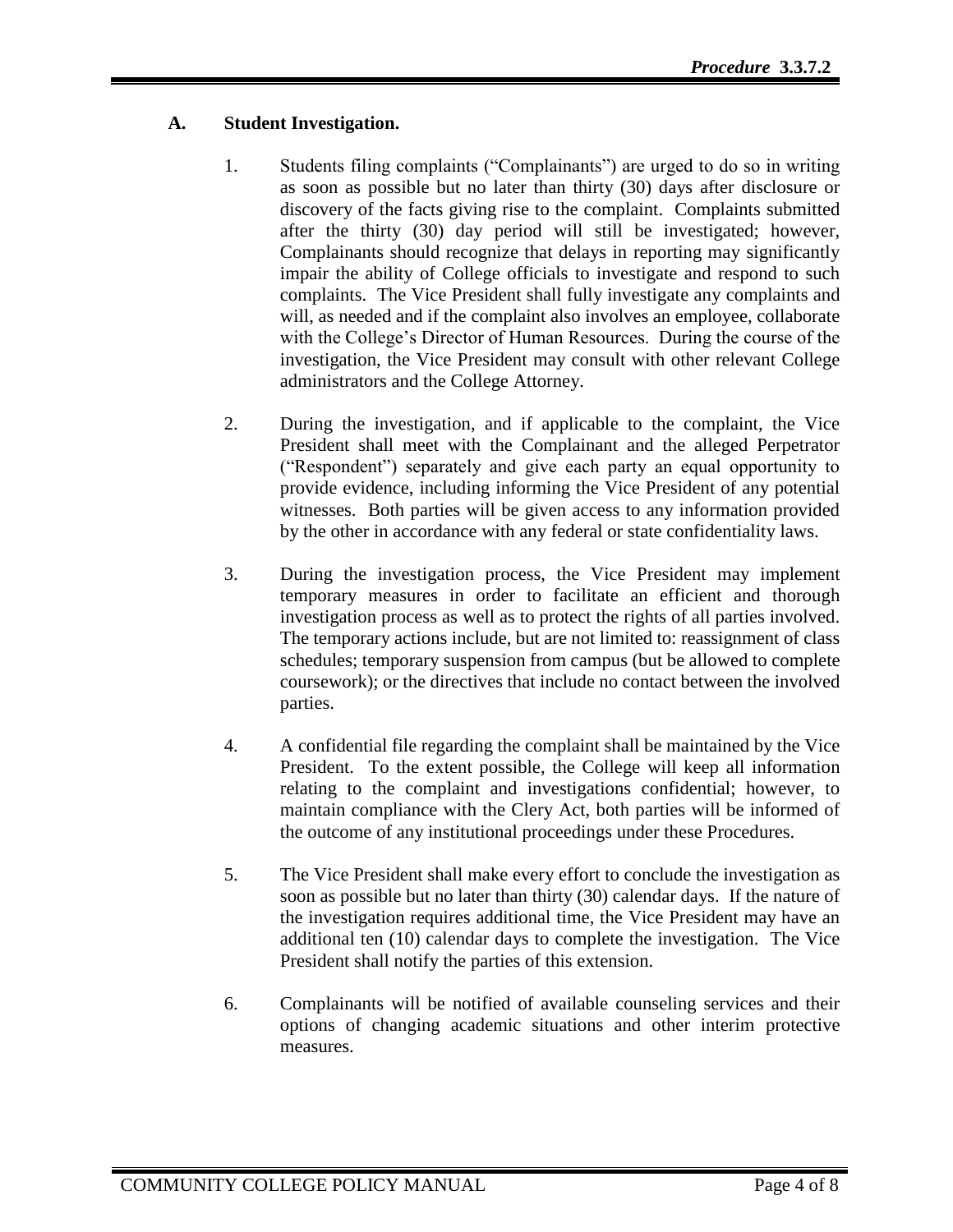# **B. Employee Investigations.**

- 1. Employees filing complaints ("Complainants") are urged to do so in writing as soon as possible but no later than thirty (30) days after disclosure or discovery of the facts giving rise to the complaint. Complaints submitted after the thirty (30) day period will still be investigated; however, Complainants should recognize that delays in reporting may significantly impair the ability of College officials to investigate and respond to such complaints. The Director of Human Resources shall fully investigate any complaints. During the course of the investigation, the Director of Human Resources may consult with other relevant College administrators and the College Attorney.
- 2. During the investigation, and if applicable to the complaint, the Director of Human Resources shall meet with the Complainant and the alleged Perpetrator ("Respondent") separately and give each party an equal opportunity to provide evidence, including informing the Director of Human Resources of any potential witnesses. Both parties will be given access to any information provided by the other in accordance with any federal or state confidentiality laws.
- 3. During the investigation process, the Director of Human Resources may implement temporary measures in order to facilitate an efficient and thorough investigation process as well as to protect the rights of all parties involved. The Director of Human Resources may suspend an employee with pay pending an investigation if such action is in the College's best interest.
- 4. A confidential file regarding the complaint shall be maintained by the Director of Human Resources. To the extent possible, the College will keep all information relating to the complaint and investigations confidential; however, to maintain compliance with the Clery Act, both parties will be informed of the outcome of any institutional proceedings under this Procedures.
- 5. The Director of Human Resources shall make every effort to conclude the investigation as soon as possible but no later than thirty (30) calendar days. If the nature of the investigation requires additional time, the Director of Human Resources may have an additional ten (10) calendar days to complete the investigation and shall notify the parties of this extension.
- 6. Complainants will be notified of available counseling services and other interim protective measures.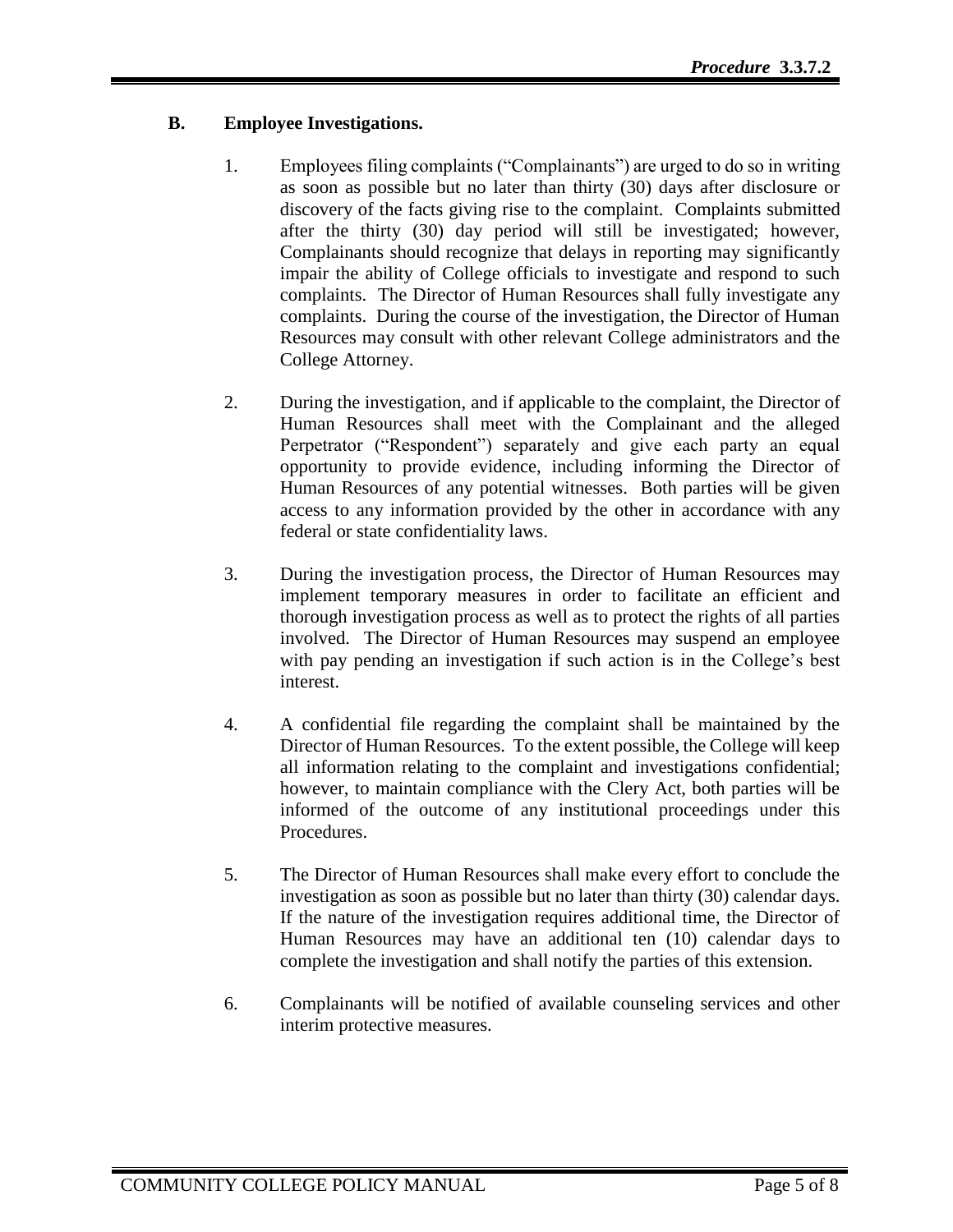## **VI. RECOMMENDATION AND APPEAL**

#### **A. Students.**

- 1. After the investigation is complete, the Vice President will put forward a recommendation of finding, based on the Standard of Evidence, and sanction(s) to both the Complainant and Respondent. If the recommendation is accepted by both parties involved, the recommendation and sanction(s) will become effective. The Vice President will submit to each party a final outcome letter that will include, but not limited to, the following:
	- a. Determination if the Respondent is responsible or not responsible for violating these Procedures;
	- b. Sanction;
	- c. Whether monitoring of academic schedules is needed between the parties to ensure that the individuals involved are not in classes together (the Vice President will assist in this process).
	- d. Short-term College counseling services available to each party.
- 2. If the Vice President's recommendations are not accepted by either the Complainant or the Respondent, both may appeal and request a formal hearing. If the Vice President recommends sanctions that s/he cannot impose (i.e., expulsion), the matter shall automatically be set for a hearing. The President will preside over the hearing as the Presiding Officer. The process for the hearing is outlined below:
	- a. Prior to the hearing, the Complainant and the Respondent have the right to review all evidence, including written statements by the Respondent, the Complainant, or witnesses. Strict rules of evidence do not apply. The Standard of Evidence shall apply for the hearing.
	- b. Written notice including the date, time, and location of the hearing will be sent to all parties.
	- c. At the hearing, all pertinent parties have a right to speak and be questioned by the Presiding Officer. Cross-examination between parties is not permitted. The College will provide options for questioning without confrontation. Each phase of the hearing will be heard by both parties in separate rooms by use of a speaker phone.
	- d. The Complainant and the Respondent are allowed to be accompanied by an advocate. The advocate may not present on behalf of either party unless otherwise instructed to do so by the Presiding Officer. If the Complainant or the Respondent chooses to have an advocate who is an attorney, notification must be provided to the Presiding Officer at least three (3) College business days prior to the hearing date. In this case, the College Attorney will also be present.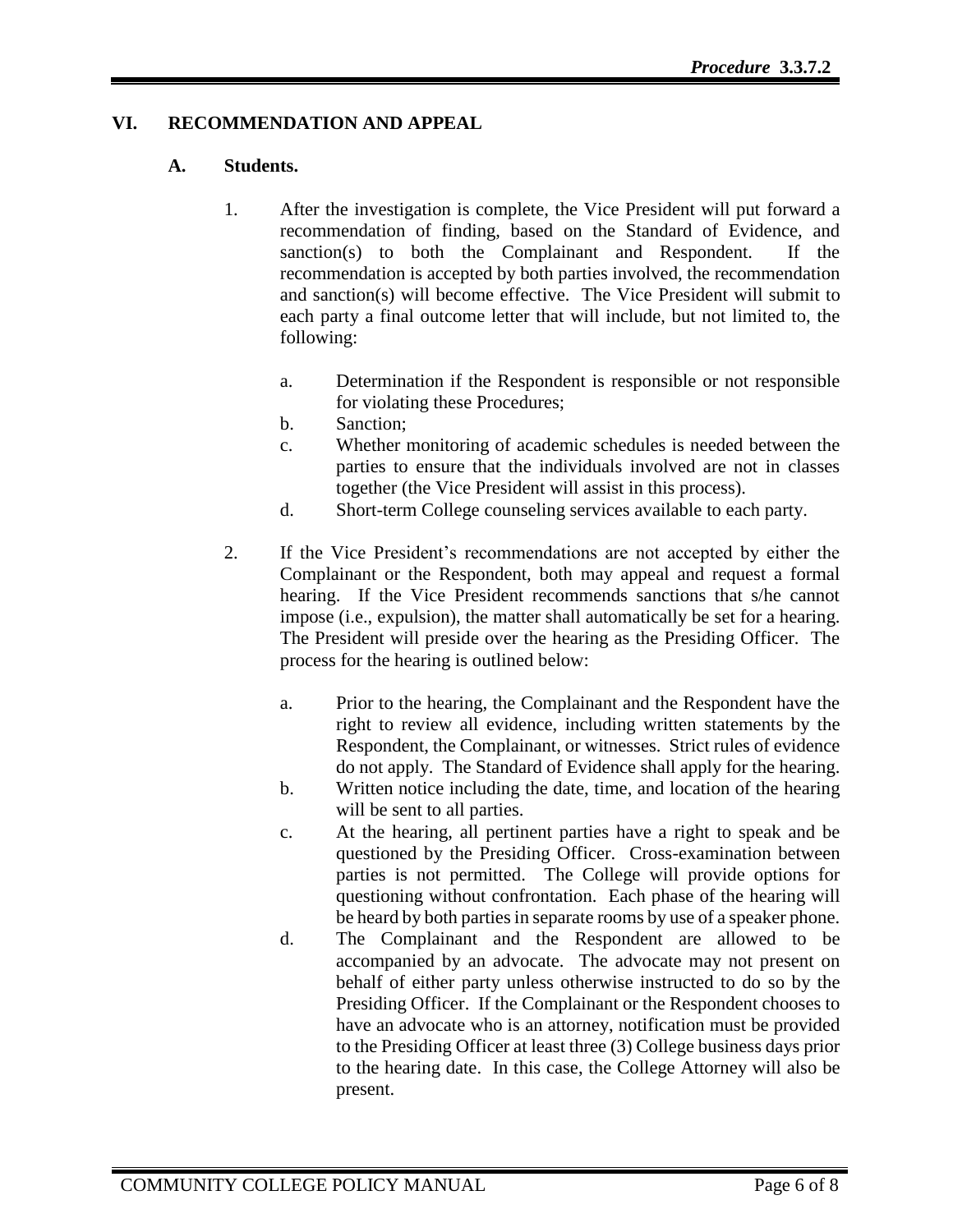e. Both parties have a right to a written notice of the hearing outcome.

## **B. Employees.**

- 1. After the investigation is complete, the Director of Human Resources will put forward a recommendation of finding, based on the Standard of Evidence, and sanctions to both the Complainant and Respondent. If the recommendation is accepted by both parties involved, the recommendation and sanctions will become effective. A final outcome letter will be submitted to the Complainant and Respondent that may include, but not limited to, the following:
	- a. Determination if the Respondent is responsible, not responsible, or if the decision is deemed inconclusive, or shared responsibility.
	- b. Sanction, if appropriate.
	- c. Monitoring of academic schedules or workplace schedule if needed.
	- d. Short-term counseling services will be offered to each party.
- 2. If the Director of Human Resources' recommendations are not accepted by either the Complainant or the Respondent, both may appeal and request a formal hearing. If the Director of Human Resources recommends sanctions that s/he cannot impose (i.e., termination) the matter will automatically be set for a hearing. The President will preside over the hearing as the Presiding Officer. The process for the hearing is outlined below:
	- a. Prior to the hearing, the Complainant and the Respondent have the right to review all evidence, including written statements by the Respondent, the Complainant, or witnesses. Strict rules of evidence do not apply. The Standard of Evidence shall apply for the hearing.
	- b. Written notice including the date, time, and location of the hearing will be sent to all parties.
	- c. At the hearing, all pertinent parties have a right to speak and be questioned by the Presiding Officer. Cross-examination between parties is not permitted. The College will provide options for questioning without confrontation. Each phase of the hearing will be heard by both parties in separate rooms by use of a speaker phone.
	- d. The Complainant and the Respondent are allowed to be accompanied by an advocate. The advocate may not present on behalf of either party unless otherwise instructed to do so by the Presiding Officer. If the Complainant or the Respondent chooses to have an advocate who is an attorney, notification must be provided to the Presiding Officer at least three (3) College business days prior to the hearing date. In this case, the College Attorney will also be present.
	- e. Both parties have a right to a written notice of the hearing outcome.